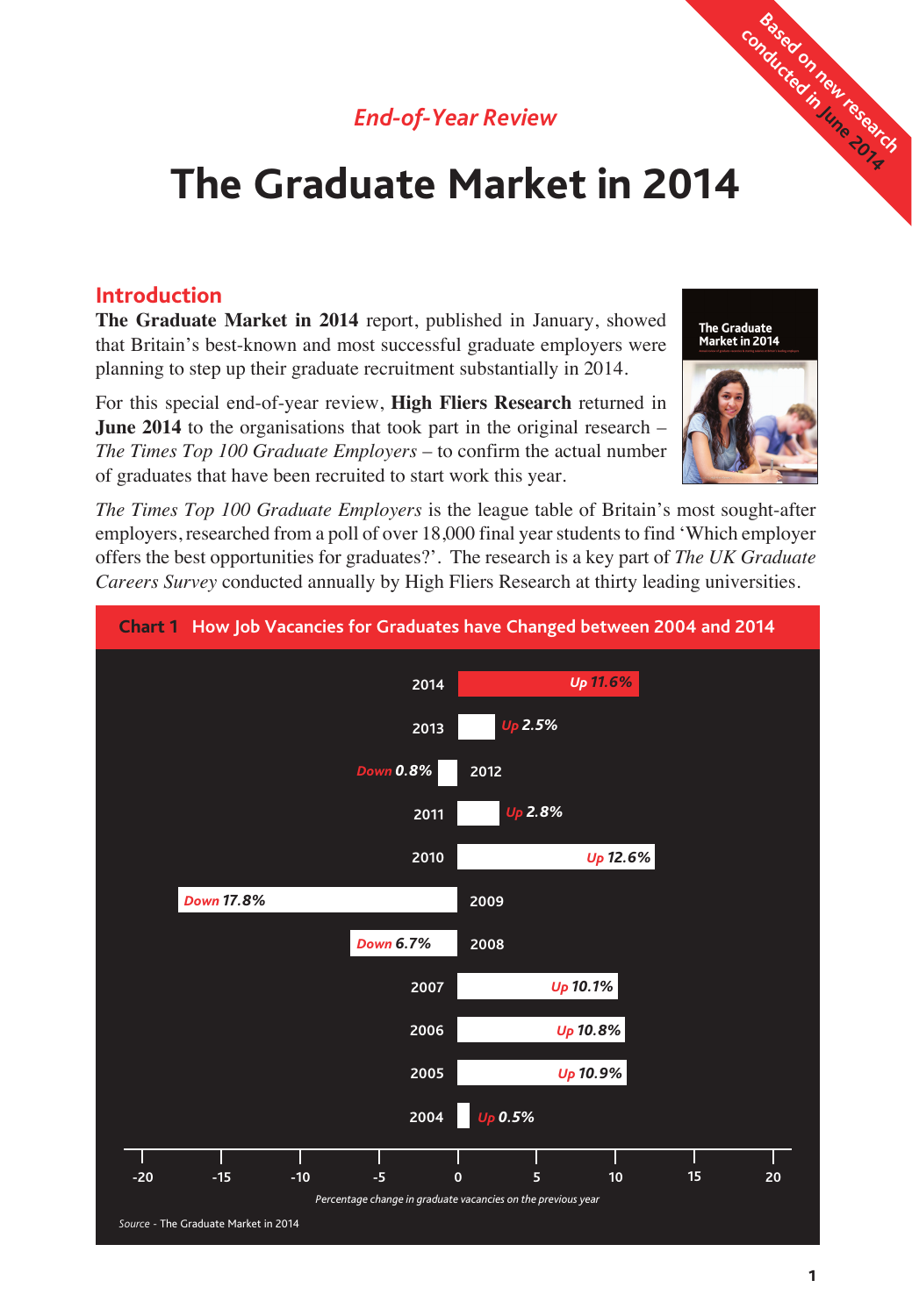## **Graduate Vacancies in 2014**

*The Graduate Market in 2014* report, published earlier this year, showed that after a modest rise in graduate vacancies at Britain's leading employers in 2013, the number of opportunities available for university-leavers in 2014 was likely to increase by almost 9 per cent, with many of the country's top employers preparing to take on additional graduates during the current recruitment round.

The most recent assessment of graduate vacancies shows that employers have exceeded these expectations, and have actually recruited 11.6 per cent more graduates to start work later in 2014, compared with the numbers employed in 2013 (see *Chart 1* on previous page).

Over a quarter of employers have hired fifty graduates or fewer this year (see *Chart 2*), a further quarter have recruited up to a hundred university-leavers, a fifth of employers had vacancies for up to 250 new recruits, and a total of twenty-three employers have recruited more than 250 graduates to begin work in 2014. The average number of entry-level graduate roles on offer at organisations featured in *The Times Top 100 Graduate Employers* is now 190 graduate vacancies per employer.

It is interesting to see that a third of employers have increased their graduate recruitment targets for 2014 during the last six months, some by as many as a hundred extra vacancies, and that ten employers have stepped up their recruitment at least twice since the beginning of the 2013-2014 graduate recruitment season in September 2013.

The leading accounting & professional services firms are set to employ the largest number of new graduates in 2014 – the five firms included within the research have recruited a record 4,442 trainees this year (see *Chart 3*). Key public sector employers, such as the Civil Service Fast Stream, the NHS and Teach First, are hiring more than 3,400 new graduates in 2014,

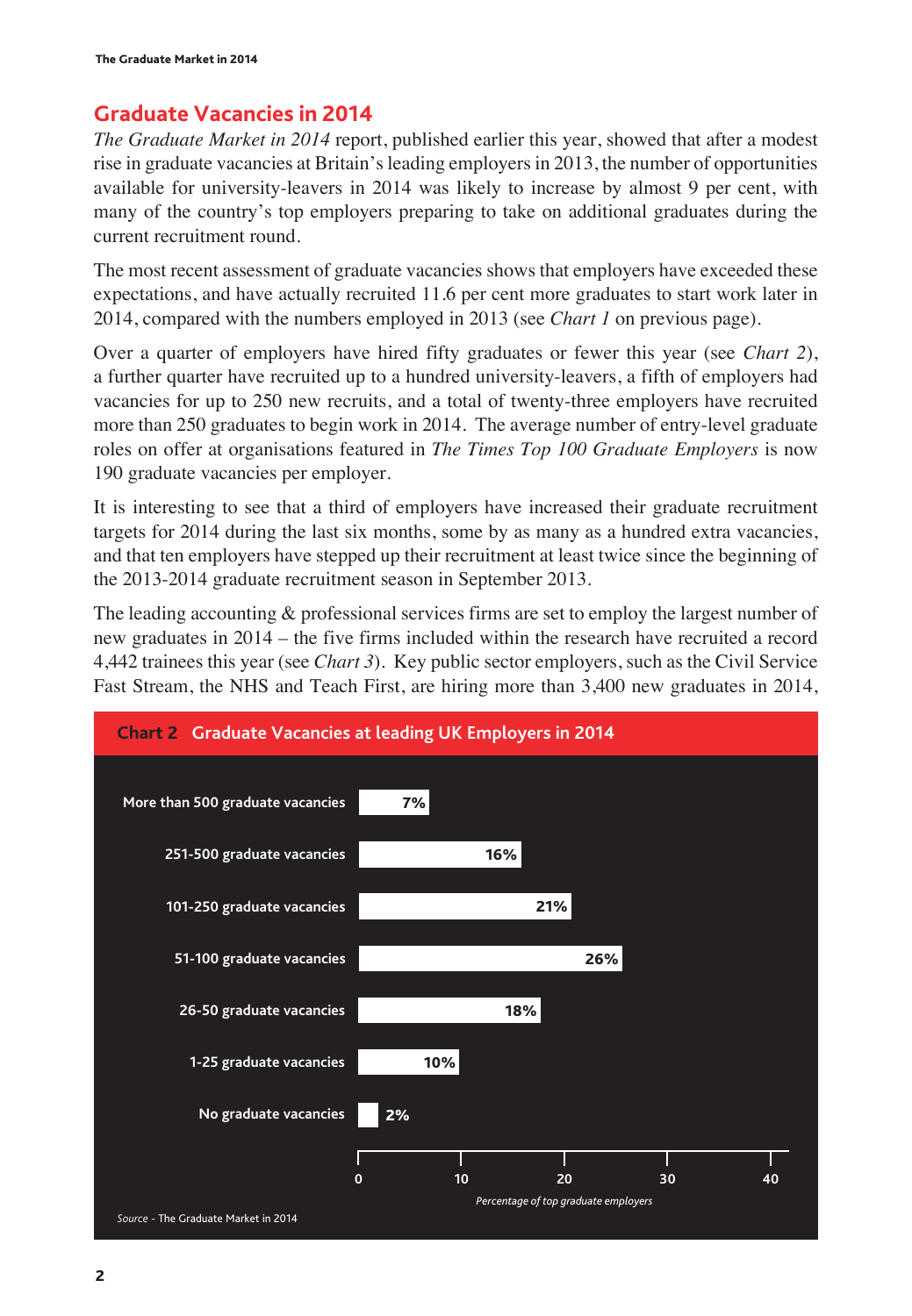over 2,100 graduates will join the top City investment banks later this year and there have been at least 1,500 graduate vacancies in the retail sector and at engineering  $\&$  industrial companies.

Nearly all the employers questioned for the research had already completed their 2014 recruitment or had closed off applications for this year. The main exceptions were the largest round-the-year recruiters who continue to have a limited number of vacancies to fill and employers whose recruitment targets have been increased in the last three months. Several of the largest graduate employers are already preparing to open applications for their 2014 recruitment round.

These latest results mark a very welcome improvement in the graduate job market and suggest that graduate recruitment at the leading employers is now at its highest level for seven years. Vacancies increased in 2010 and 2011 – when the number of graduate jobs rose by almost 16 per cent – but employers cut their entry-level vacancies by 0.8 per cent in 2012.

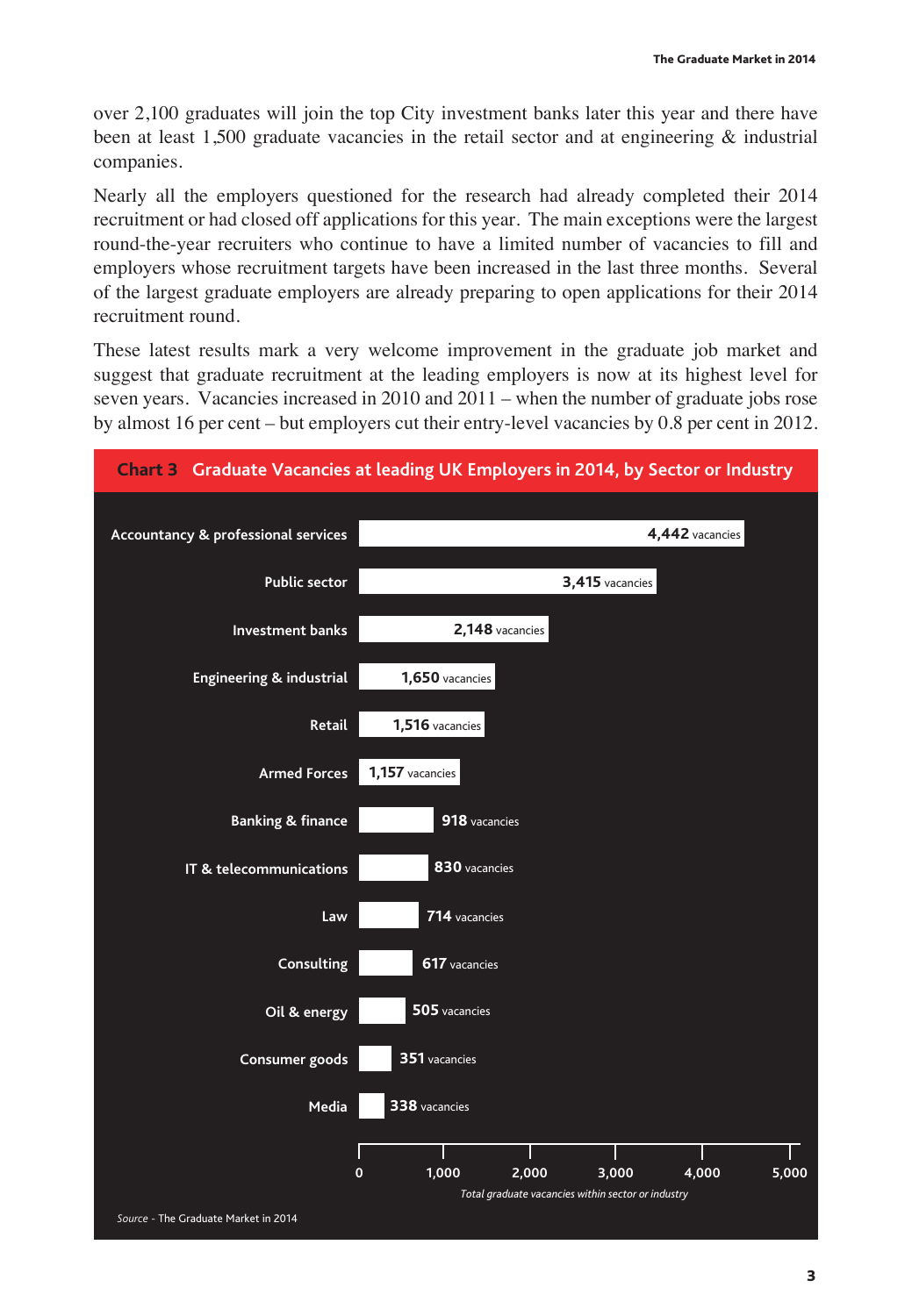## **Changes to Graduate Vacancies since 2013**

Year-on-year vacancies for graduates have increased in eleven of thirteen key employment areas in 2014 (see *Chart 4*). The most significant growth is at media companies, consulting firms, and accountancy & professional services firms, which together have provided more than a thousand extra entry-level positions this year.

There has also been a substantial increase in graduate vacancies at engineering  $\&$  industrial companies, the Armed Forces, banking  $\&$  finance organisations and IT  $\&$  telecommunications employers. By contrast, there has been a slight reduction in the number of graduate roles on offer at the top investment banks and oil & energy companies.

Half the leading employers have expanded their graduate recruitment this year, with sixteen organisations stepping up their recruitment by more than fifty extra graduate positions compared with 2013 (see *Chart 5*). More than a quarter of recruiters have maintained their graduate intake but the remaining quarter have reduced their vacancies this year.

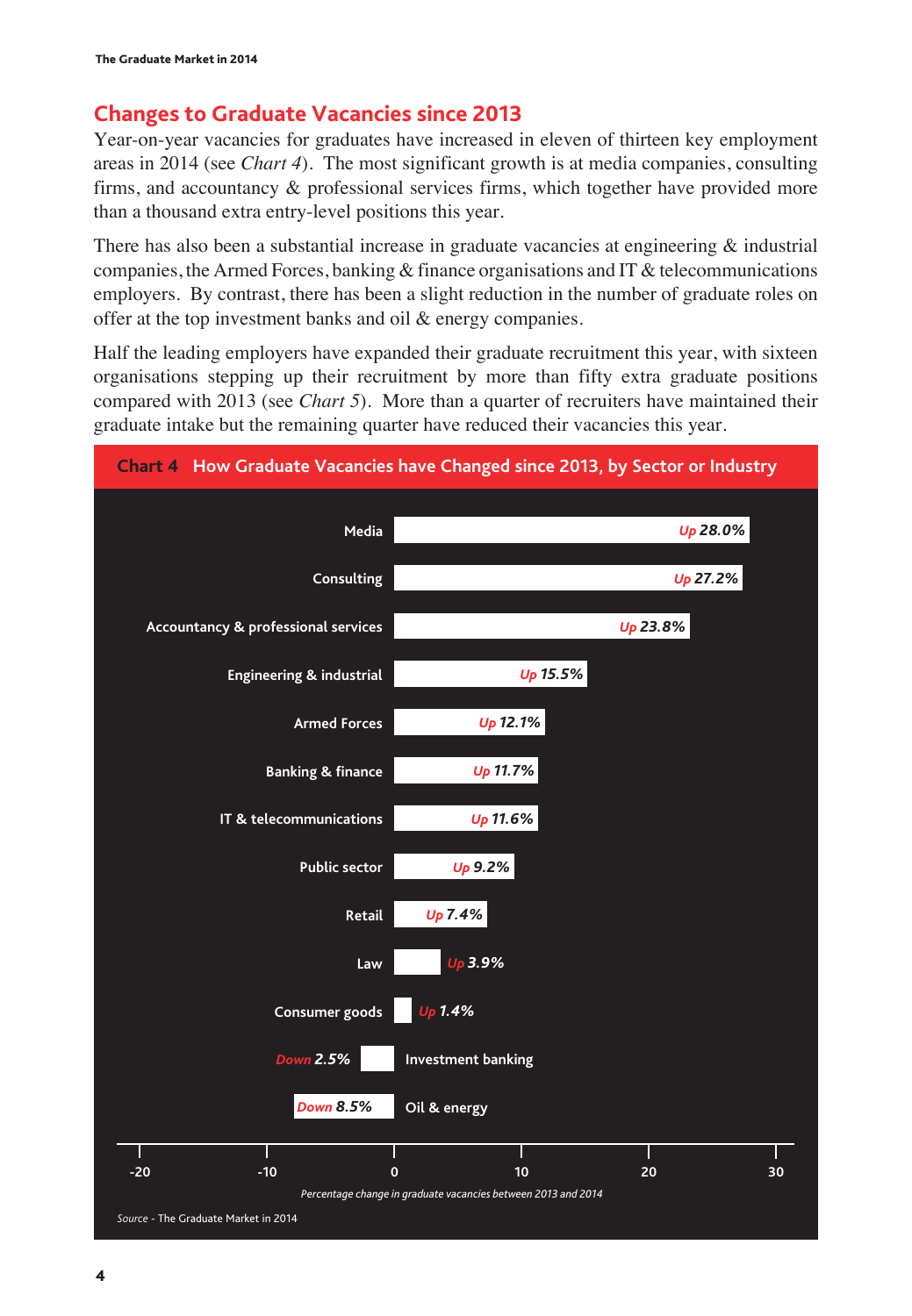

#### **Table 6 Analysis of Graduate Vacancies in 2014, by Industry or Business Sector**

| Industry or<br><b>Business Sector</b>         | Actual graduates<br>recruited for 2013,<br>as confirmed in<br>December 2013 | Graduate vacancy<br>targets for 2014,<br>as updated in<br>January 2014 | Revised graduate<br>vacancies for 2014,<br>as updated in<br>June 2014 | % difference<br>between graduates<br>recruited in 2013 $\delta$<br>vacancies in 2014 | Number of<br>vacancies<br>added (cut)<br>since 2013 |
|-----------------------------------------------|-----------------------------------------------------------------------------|------------------------------------------------------------------------|-----------------------------------------------------------------------|--------------------------------------------------------------------------------------|-----------------------------------------------------|
| <b>Accounting &amp; professional services</b> | 3.588                                                                       | 3,848                                                                  | 4.442                                                                 | 23.8                                                                                 | 854                                                 |
| <b>Armed Forces</b>                           | 1,032                                                                       | 1,036                                                                  | 1,157                                                                 | 12.1                                                                                 | 125                                                 |
| <b>Banking &amp; finance</b>                  | 822                                                                         | 955                                                                    | 918                                                                   | 11.7                                                                                 | 96                                                  |
| Consulting                                    | 485                                                                         | 590                                                                    | 617                                                                   | 27.2                                                                                 | 132                                                 |
| Consumer goods                                | 346                                                                         | 372                                                                    | 351                                                                   | 1.4                                                                                  | 5                                                   |
| <b>Engineering &amp; industrial</b>           | 1,429                                                                       | 1,591                                                                  | 1,650                                                                 | 15.5                                                                                 | 221                                                 |
| <b>Investment banking</b>                     | 2,202                                                                       | 2,383                                                                  | 2,148                                                                 | $-2.5$                                                                               | (54)                                                |
| IT & telecommunications                       | 744                                                                         | 760                                                                    | 830                                                                   | 11.6                                                                                 | 86                                                  |
| Law                                           | 687                                                                         | 709                                                                    | 714                                                                   | 3.9                                                                                  | 27                                                  |
| Media                                         | 264                                                                         | 247                                                                    | 338                                                                   | 28.0                                                                                 | 74                                                  |
| Oil & energy                                  | 552                                                                         | 526                                                                    | 505                                                                   | $-8.5$                                                                               | (47)                                                |
| <b>Public sector</b>                          | 3,128                                                                       | 3,508                                                                  | 3,415                                                                 | 9.2                                                                                  | 287                                                 |
| <b>Retailing</b>                              | 1,411                                                                       | 1,599                                                                  | 1,516                                                                 | 7.4                                                                                  | 105                                                 |
| <b>ALL SECTORS</b>                            | 16,802                                                                      | 18,264                                                                 | 18,753                                                                | 11.6                                                                                 | 1,951                                               |

*Source* - The Graduate Market in 2014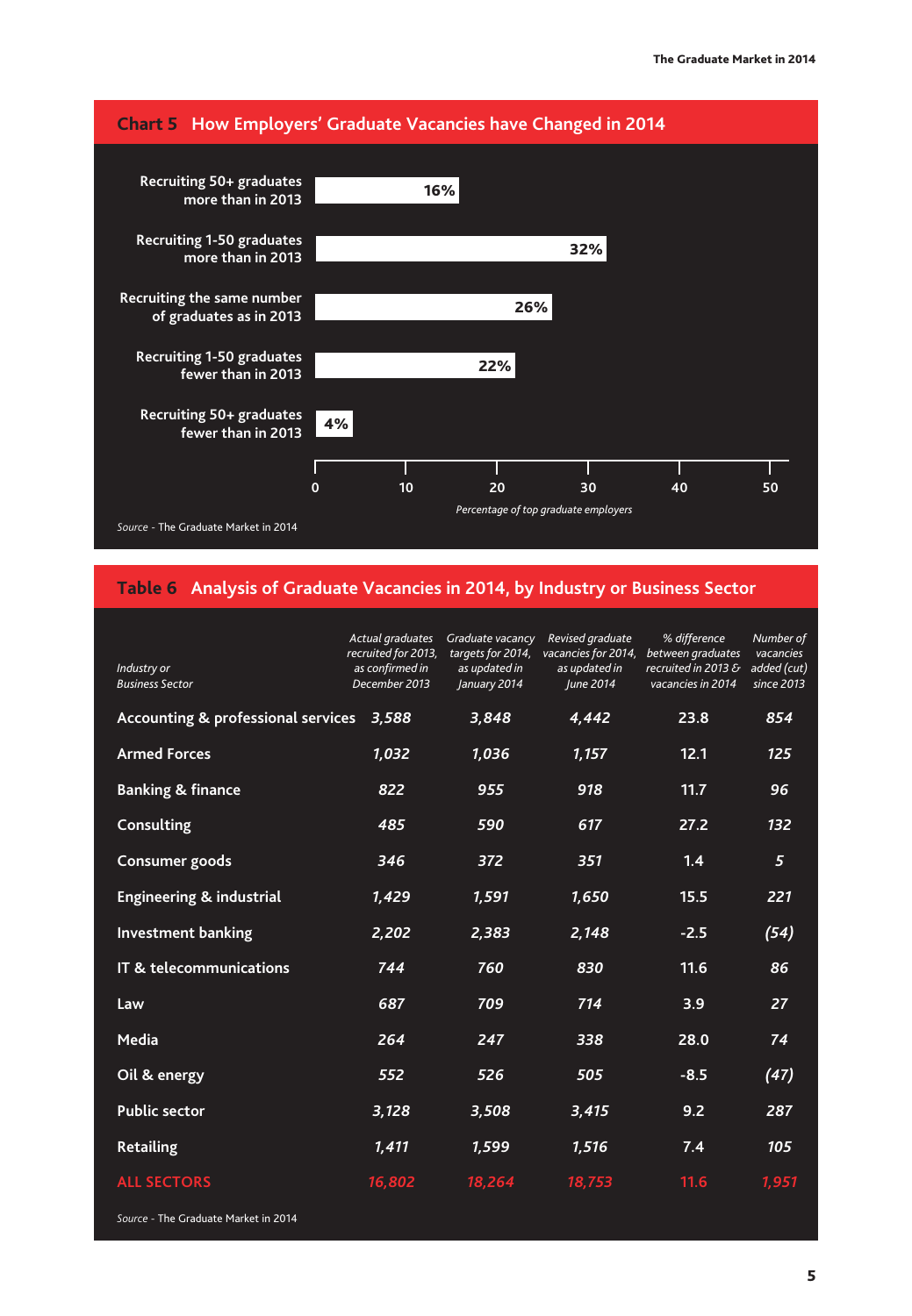## **Applications for Graduate Jobs in 2014**

Three-quarters of the organisations featured in *The Times Top 100 Graduate Employers* provided data about the graduate applications they had processed during the 2013-2014 recruitment season, compared with the number of applicants for graduate roles they had received during 2012-2013.

This data reveals that more than a third of the UK's leading employers have seen their application levels increase this year (see *Chart 8*). Total application numbers are 3 per cent higher, following an 8 per cent drop in applications in 2013 and annual rises of 11 per cent in 2012, five per cent in 2011 and seven per cent in both 2010 and 2009.

Several employers reported receiving fewer applications this year, either because they had shut their applications earlier than usual or because many of their graduate roles were filled by candidates who had completed student internships with them. On average, Britain's top employers have received 39 applications for each graduate job in 2014 (see *Table 9*).

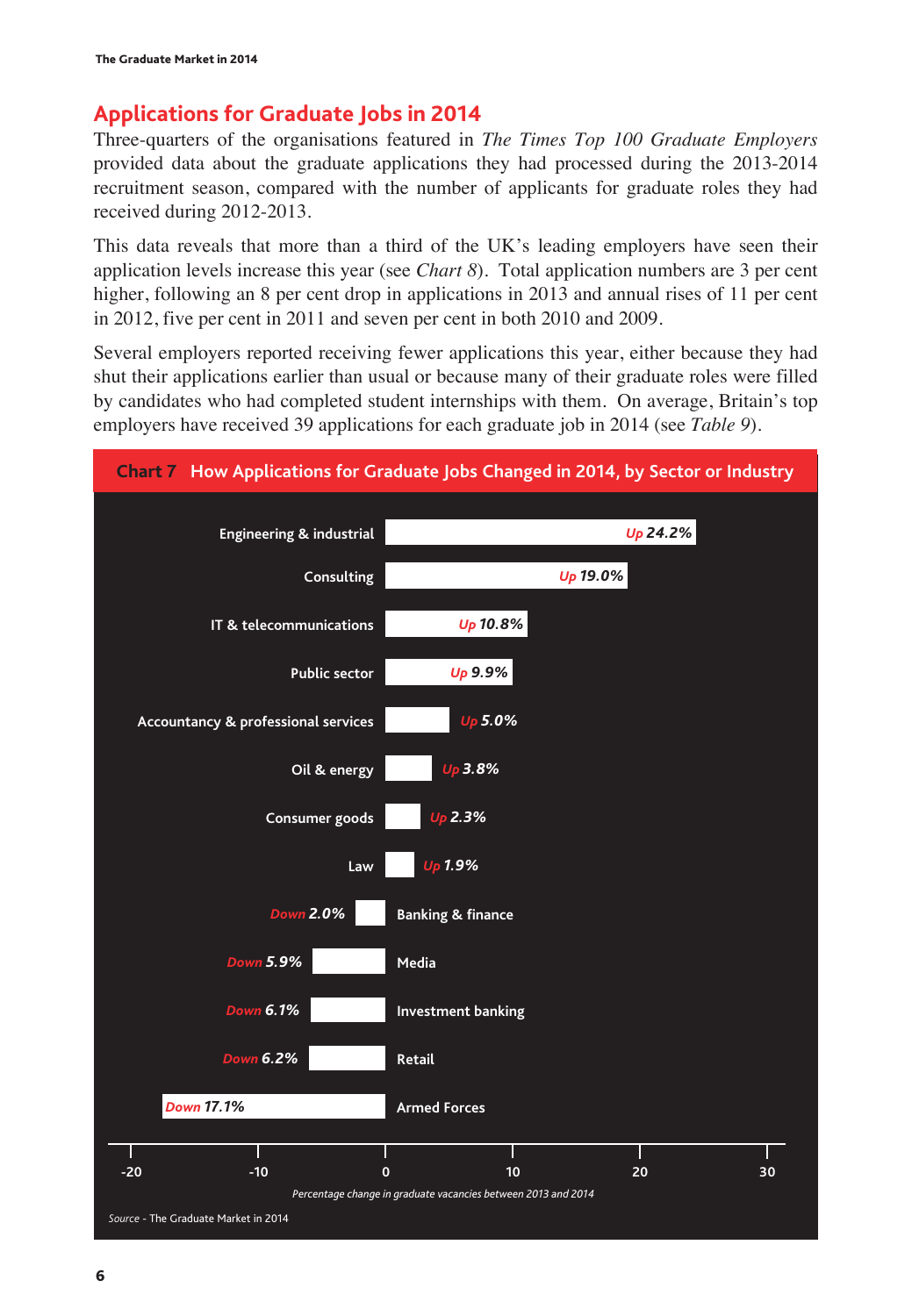

#### **Table 9 Analysis of Graduate Applications in 2014, by Industry or Business Sector**

| Industry or<br><b>Business Sector</b>         | Average number<br>of applications<br>per employer<br>in 2012-2013 | Average number<br>of applications<br>per employer<br>in 2013-2014 | Average number<br>of applications per<br>graduate vacancy<br>in 2012-2013 | Average number<br>of applications per<br>graduate vacancy<br>in 2013-2014 |
|-----------------------------------------------|-------------------------------------------------------------------|-------------------------------------------------------------------|---------------------------------------------------------------------------|---------------------------------------------------------------------------|
| <b>Accounting &amp; professional services</b> | 18,000                                                            | 19,000                                                            | 25.2                                                                      | 21.3                                                                      |
| <b>Armed Forces</b>                           | 3,900                                                             | 3,200                                                             | 10.6                                                                      | 7.5                                                                       |
| <b>Banking &amp; finance</b>                  | 9,800                                                             | 9,600                                                             | 71.4                                                                      | 62.7                                                                      |
| Consulting                                    | 5,300                                                             | 6,300                                                             | 27.6                                                                      | 26.2                                                                      |
| Consumer goods                                | 7,300                                                             | 7,500                                                             | 162.0                                                                     | 186.3                                                                     |
| <b>Engineering &amp; industrial</b>           | 9,700                                                             | 12,100                                                            | 46.9                                                                      | 53.7                                                                      |
| <b>Investment banking</b>                     | 9,000                                                             | 8,500                                                             | 40.4                                                                      | 38.4                                                                      |
| IT & telecommunications                       | 5,700                                                             | 6,300                                                             | 34.4                                                                      | 32.5                                                                      |
| Law                                           | 2,900                                                             | 2,900                                                             | 35.2                                                                      | 34.5                                                                      |
| Media                                         | 6,400                                                             | 6,000                                                             | 124.4                                                                     | 86.6                                                                      |
| Oil & energy                                  | 9,800                                                             | 10,100                                                            | 84.1                                                                      | 97.8                                                                      |
| <b>Public sector</b>                          | 10,400                                                            | 11,400                                                            | 33.7                                                                      | 33.9                                                                      |
| <b>Retailing</b>                              | 7,900                                                             | 7,400                                                             | 68.7                                                                      | 58.8                                                                      |
| <b>ALL SECTORS</b>                            | 8,400                                                             | 8,600                                                             | 42.5                                                                      | 39.2                                                                      |

*Source* - The Graduate Market in 2014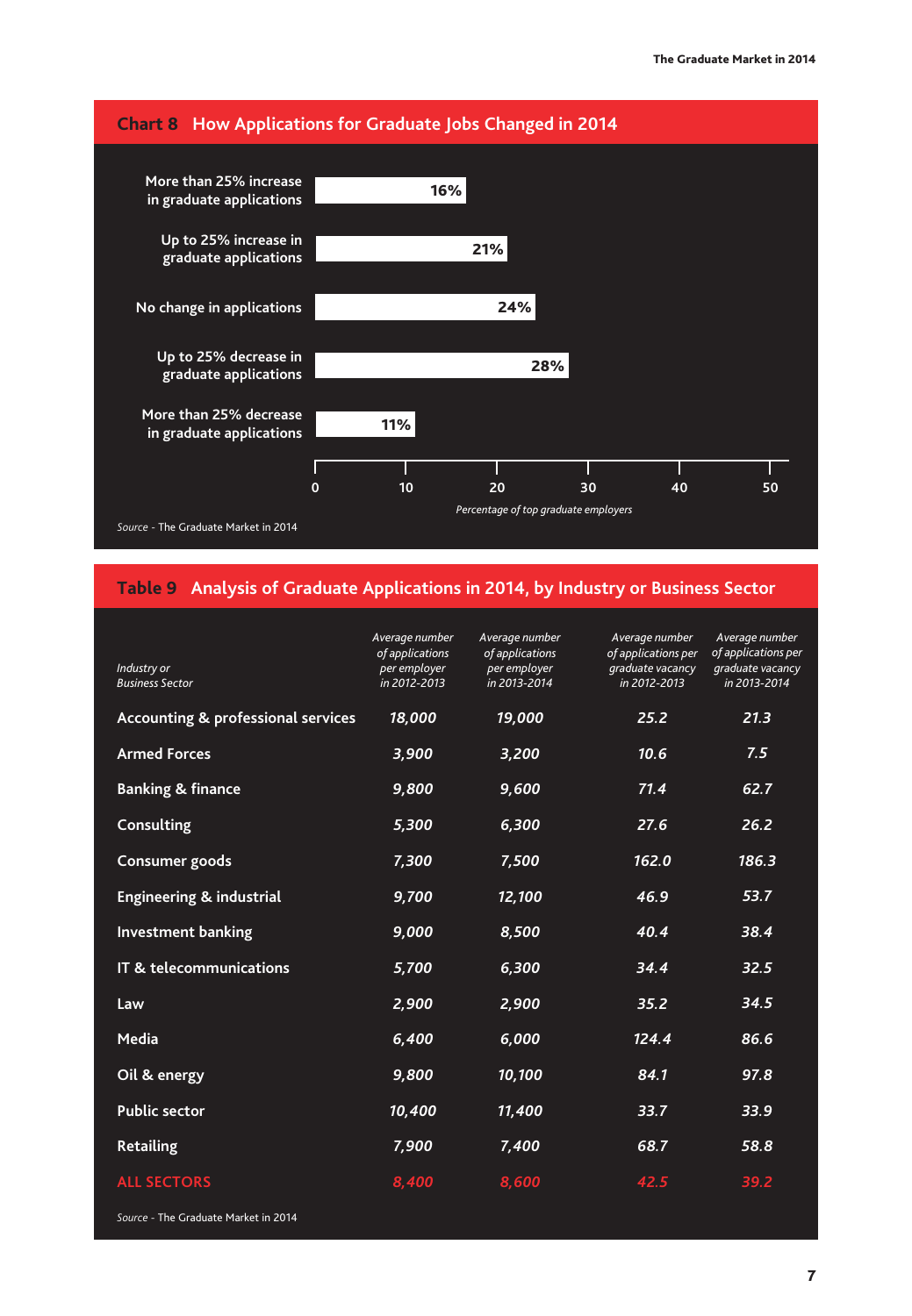## **Employers' Application & Selection Processes**

The research also examined the application and selection processes used by organisations featured in *The Times Top 100 Graduate Employers* during the 2013-2014 graduate recruitment season.

More than four-fifths of the UK's leading employers now require their graduate applicants to meet minimum academic standards (see *Chart 10*). Some 70 per cent of organisations insist on a 2.1 degree, one in six employers require at least a 2.2 degree, and over a quarter specify a minimum UCAS tariff for candidates, typically in the range of 260 to 340 (equivalent to 'BCC' to 'AAB' at A-level).

Almost every major employer uses an online application form at the start of their graduate selection process but a quarter of recruiters accept emailed CVs with a covering letter (see *Chart 11*). More than four-fifths of employers use some form of aptitude test (such as verbal reasoning or numeracy) and a quarter rely on personality or psychometric questionnaires.

The majority of graduate recruiters use competency or behavioural-based interviews but around a quarter conduct skills-based or strengths-based assessments. More than half of employers interviewed candidates by telephone during the 2013-2014 recruitment round, either as part of the pre-screening process or the first-round interview.

At the final-round selection centre stage, four-fifths of graduate employers evaluated applicants through group exercises and over two-thirds used presentations. Other popular elements were written exercises, case studies and role plays. Just 7 per cent of graduate recruiters used a dinner, drinks reception or other social occasion to assess candidates.

It is striking that only half of graduate employers said they pursued reference checks and just a third conducted other forms of background checks on their graduate recruits. One in six employers insisted on a medical assessment and five organisations required graduates to have security clearance before starting work.

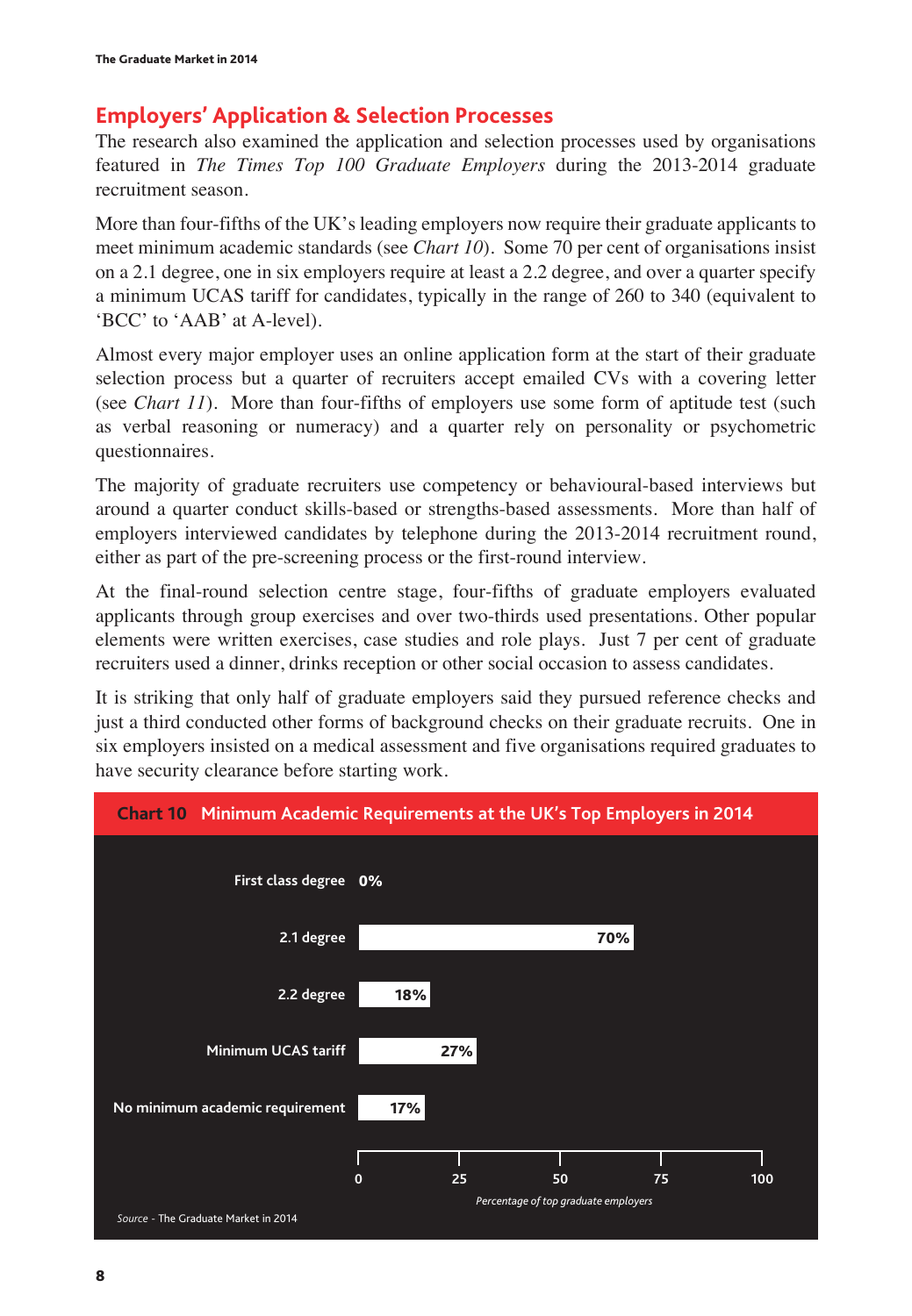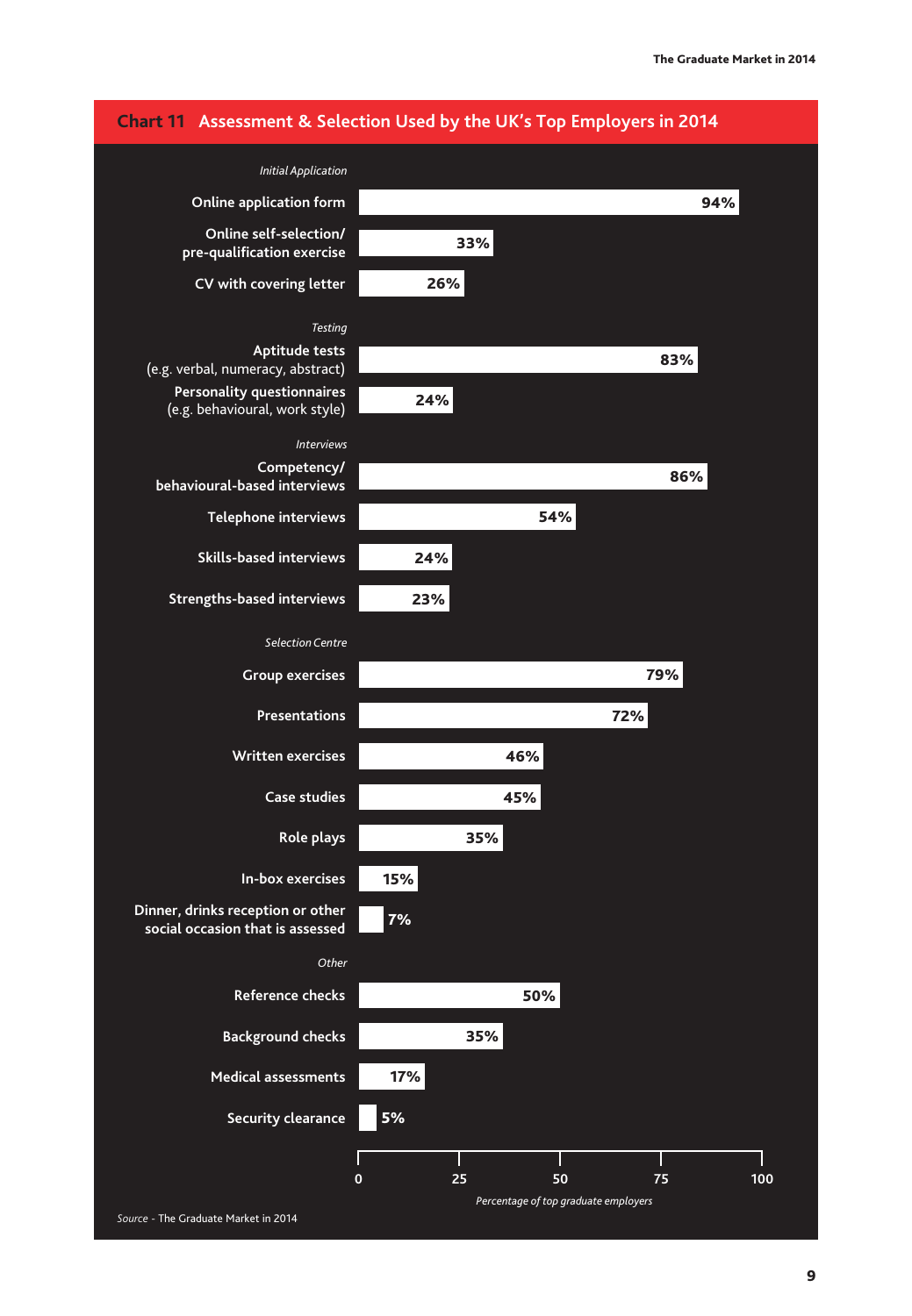## **Starting Salaries for Graduates**

*The Graduate Market in 2014* also analyses the starting salaries that Britain's top employers are intending to pay new graduates who begin work with their organisations in 2014.

The research shows that for the first time in four years, the median salary for new graduates at the leading employers is set to rise in 2014, to £29,500 (see *Chart 12*). This is a modest £500 increase on the median starting salary in 2013 – which had remained unchanged at £29,000 since 2010 – and represents an annual rise of 1.7 per cent. In all, forty-one individual employers have improved their graduate starting salaries for this year's new recruits, most by between £500 and £2,000.

The salaries quoted are the average national salaries that have been promoted by employers during the 2013-2014 recruitment round. The figures do not include additional benefits such as relocation allowances, starting work bonuses, regional weighting, subsidised company facilities or bonus schemes.

Between 2004 and 2007, salaries rose by between 2.3 and 3.0 per cent – marginally higher than a cost-of-living rise each year – and by 4.1 per cent in 2008. Despite the substantial cuts in graduate recruitment during 2009, starting salaries actually increased by a higher rate, 5.9 per cent year-on-year. There was a further sharp rise in 2010, largely because of significant increases in the salaries paid by the leading investment banks.

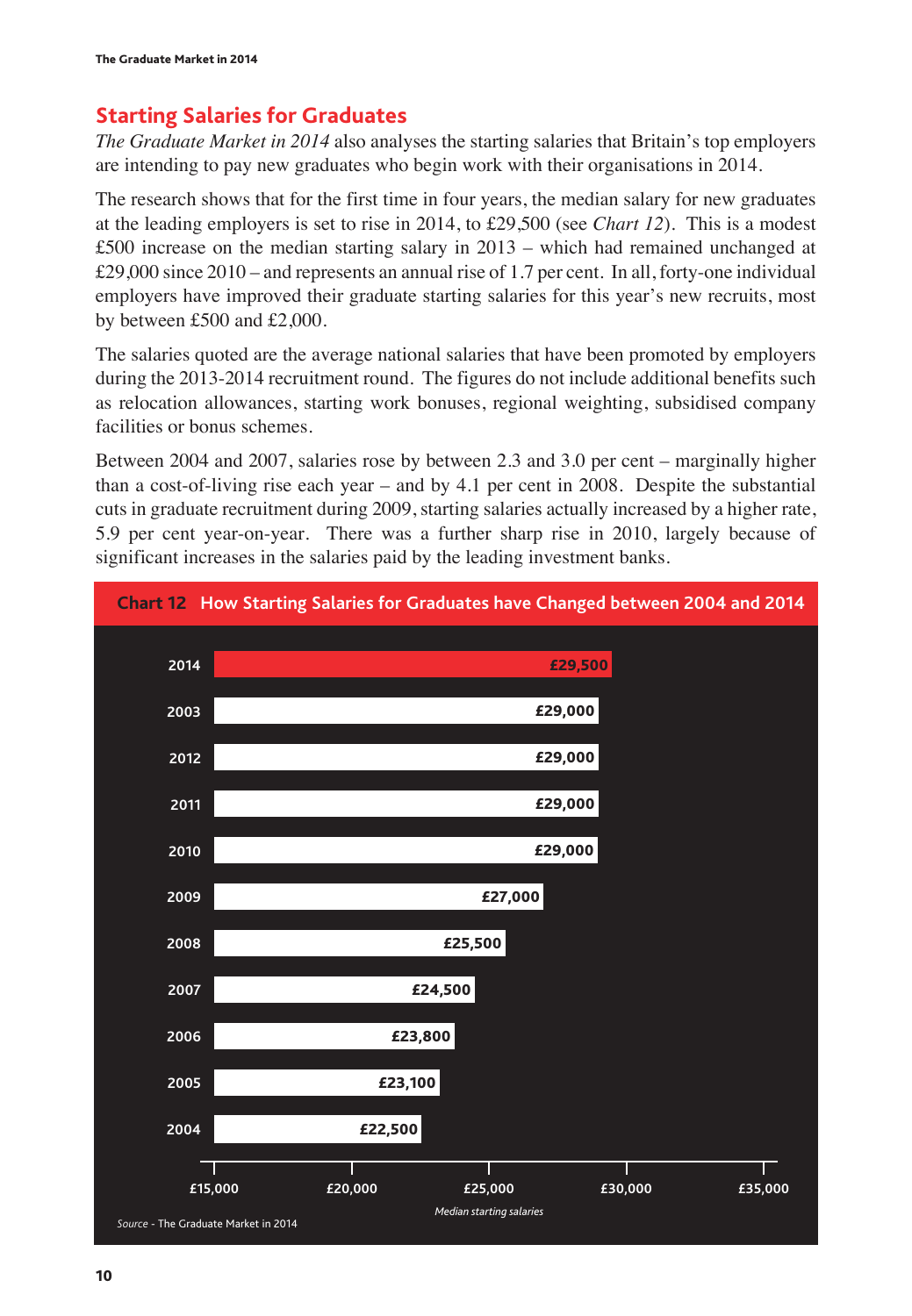In 2014, the highest-paying UK employers are the investment banks and law firms (see *Chart 13*). Although very few banks openly publicise their graduate packages, this research confirms that the best-known employers in the City are currently paying between £36,000 and £55,000 to new recruits. Several of the leading law firms have increased their graduate starting salaries by either £500 or £1,000 in the last twelve months, taking the median pay for new recruits up to £39,500.

Five other sectors – oil & energy, consulting, banking & finance, the Armed Forces and IT  $\&$  telecommunications – are now offering median graduate salaries of £30,000 or more. The lowest graduate starting salaries are for those beginning work with public sector employers, which offer median starting salaries of £22,400.

Over half of employers confirmed that they would also pay their new graduate recruits a relocation allowance or some form of 'starting work bonus', typically in the range of £1,000 to £4,000, although the most generous packages provide payments of up to £10,000.

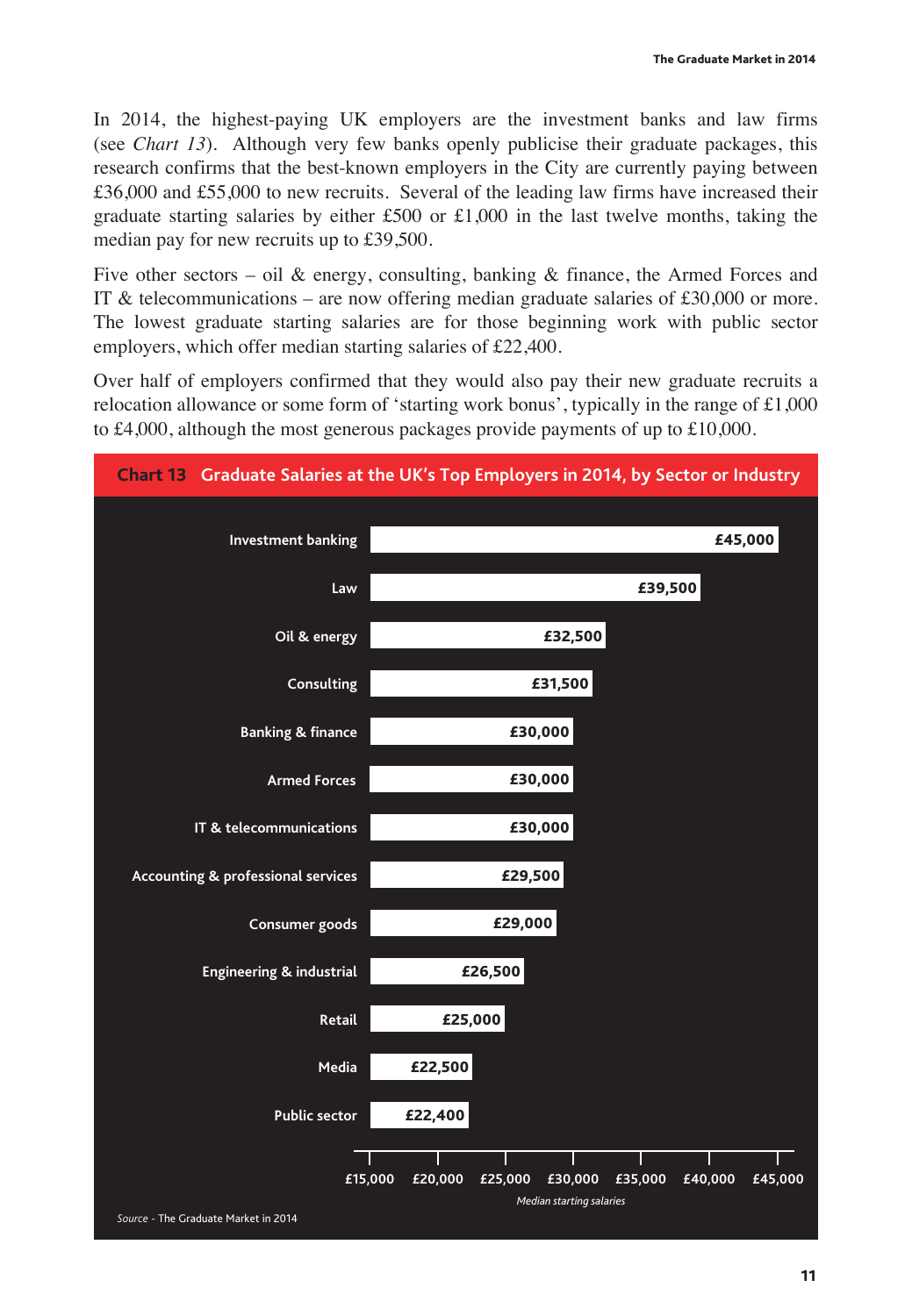## **Changes in Graduate Recruitment during the Recession & Beyond**

The global financial crisis had a major impact on graduate recruitment in the UK – between 2007 and 2009 vacancies at organisations featured in *The Times Top 100 Graduate Employers* fell by an unprecedented 23.3 per cent, with the number of entry-level positions reduced in thirteen of fourteen key industries and business sectors.

The most substantial cuts took place at the investment banks, IT  $\&$  telecommunications firms, chemical & pharmaceuticals companies and within the media, where graduate vacancies halved during the course of just two recruitment rounds. There were sharp falls too in recruitment at consumer goods manufacturers, engineering & industrial employers, oil  $\&$  energy companies and accounting  $\&$  professional services firms – graduate vacancies dropped by between a quarter and a third in each sector between 2007 and 2009.

Just one employment area – the public sector – managed to increase its graduate intake over this period, increasing vacancies from 1,475 places in 2007 to an impressive 2,137 posts in 2009. This growth was partly down to the considerable expansion of the Teach First scheme over this period, as well as significant increases in recruitment at the NHS, the Civil Service Fast Stream and the Government Communications Headquarters (GCHQ).

It is interesting to benchmark how graduate vacancies have changed over the last ten years since the end of the last economic downturn in 2004 (see *Chart 14*). This indexing of vacancies shows that during the three recruitment seasons between 2005 and 2007, opportunities for graduates grew by more than a third at Britain's top employers. Virtually all of this growth was wiped out in the following two years, and by 2009 graduate recruitment had returned to a similar level to that recorded in 2004.

Twelve months later, the graduate job market bounced back again and vacancies grew by 12.6 per cent in 2010, with a further increase of 2.8 per cent in 2011. But the recovery stalled

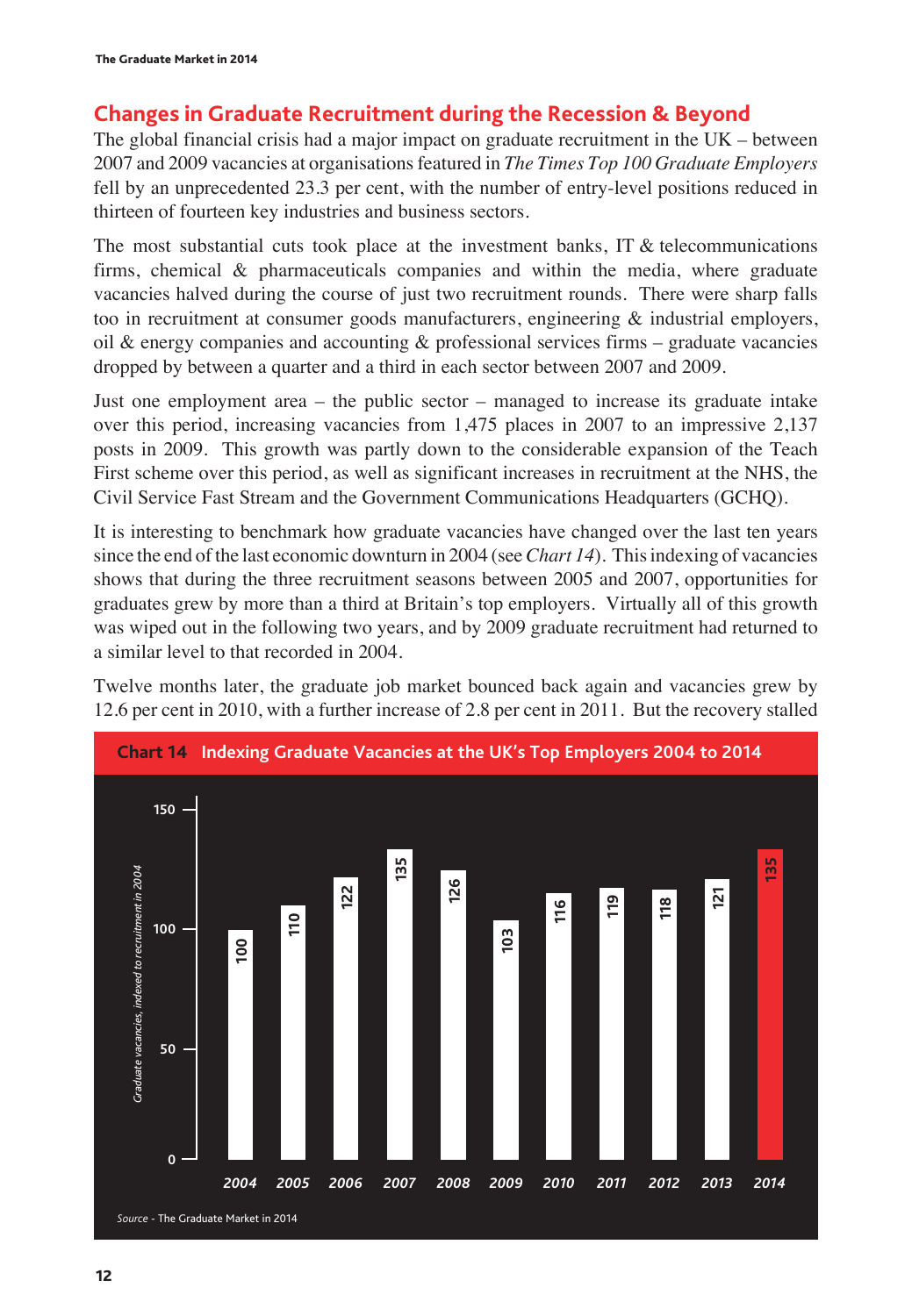again in 2012 and graduate vacancies increased by just 2.5 per cent in 2013. This year's annual rise of 11.6 per cent means that graduate recruitment at the UK's best-known and most popular employers has now finally returned to the pre-recession level recorded in 2007.

Comparing the graduate recruitment targets for 2014 with the numbers hired seven years ago shows that within seven individual industries and business sectors, graduate vacancies are now higher than the year before the beginning of the recession (see *Chart 15*). Graduate recruitment at public sector employers and IT & telecommunications companies has almost doubled over the last seven years and the UK's leading retailers have stepped up their recruitment by more than 50 per cent.

By contrast, there are more than a third fewer entry-level positions at City investment banks this year compared with pre-recession recruitment levels and fewer graduate vacancies at the top banking & finance employers, law firms, oil & energy companies and the Armed Forces. The worst-hit sector is the media where the number of graduate jobs is still two-fifths lower than before the downturn.

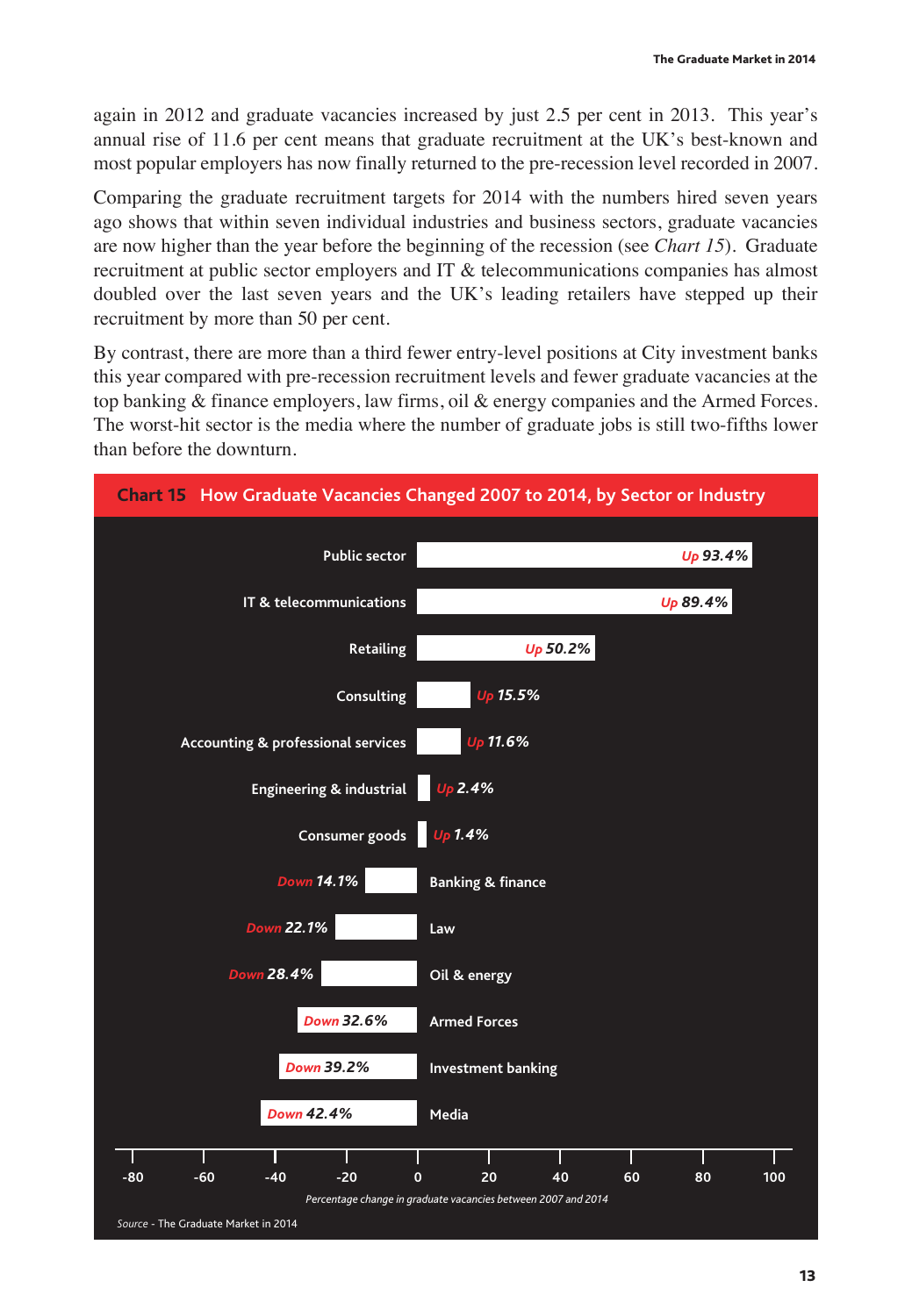## **Outlook for Graduate Recruitment in 2015**

The final part of the research looked ahead to the likely level of graduate vacancies at the country's leading employers in 2015.

Whilst a fifth of organisations were unsure of their future recruitment plans, almost half expected to hire a similar number of graduates as they did in 2014 and a quarter thought that their intake was likely to increase in 2014 (see *Chart 17*). Just nine organisations – including five City law firms, a high street bank and two oil & energy companies – warned they were planning to take on fewer university-leavers in the year ahead.

When asked about their priorities and challenges for the 2013-2014 graduate recruitment season, more than half of recruiters said they would be focusing on increasing the quality of the graduates they recruited, and setting and achieving diversity targets for their graduate recruitment (see *Chart 16*). Similar numbers felt they need to build up their profile on campus and improving students' perceptions of their organisation.



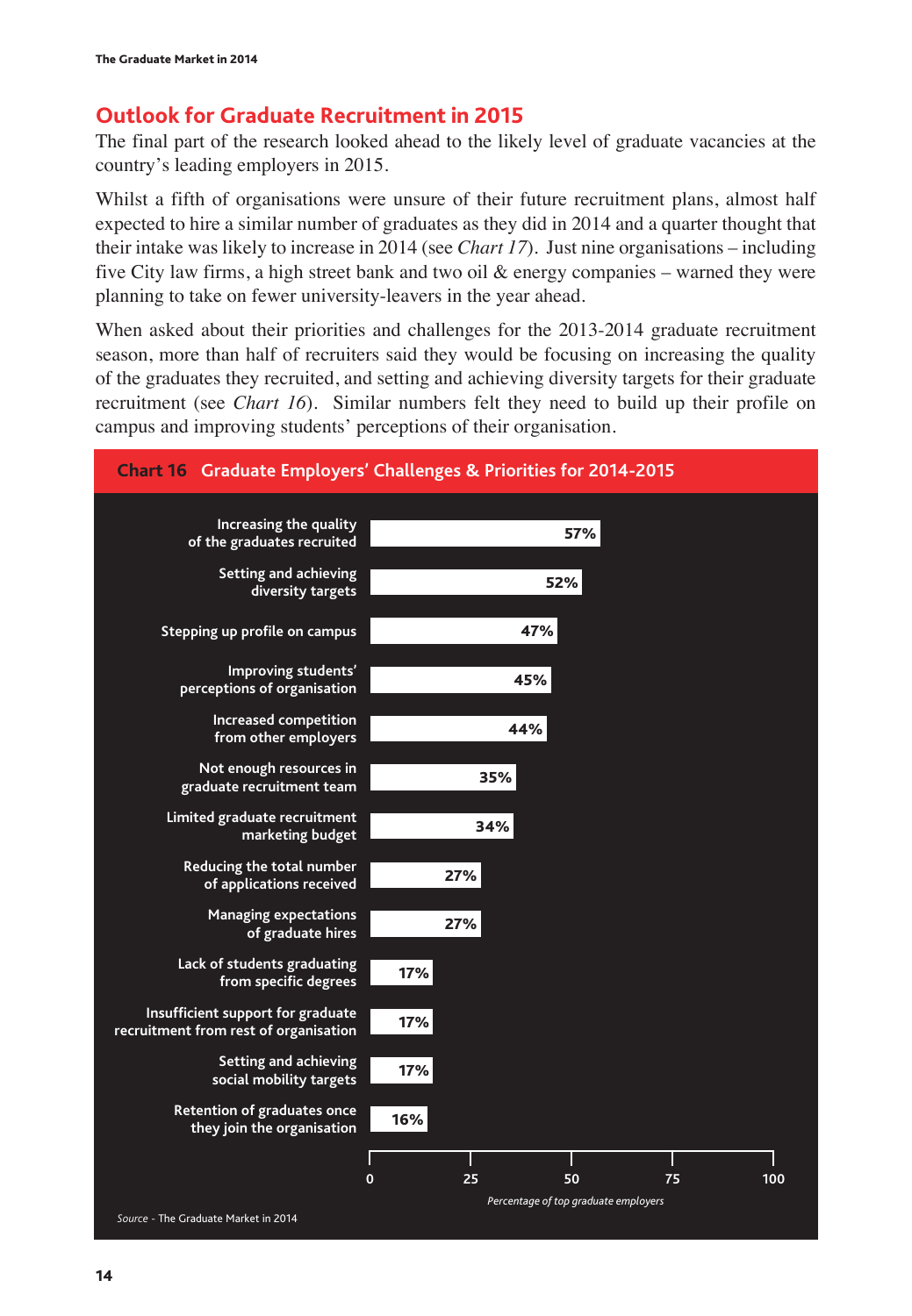More than two-fifths of recruiters were worried about increased competition from other employers and over a third feared they didn't have sufficient resources in their graduate recruitment team. A quarter of employers said they would be actively trying to reduce the total number of applications they received.

The majority of graduate employers believed that their graduate recruitment budgets would be maintained or increased for the 2014-2015 recruitment round. Three-fifths thought they would have a similar amount to spend in the coming year, twenty-four organisations expected their budget would increase (see *Chart 18*), but a fifth of recruiters feared that spending on graduate recruitment would be cut in the year ahead.



#### **Chart 18 How Employers' Recruitment Budgets are expected to Change in 2014-2015**